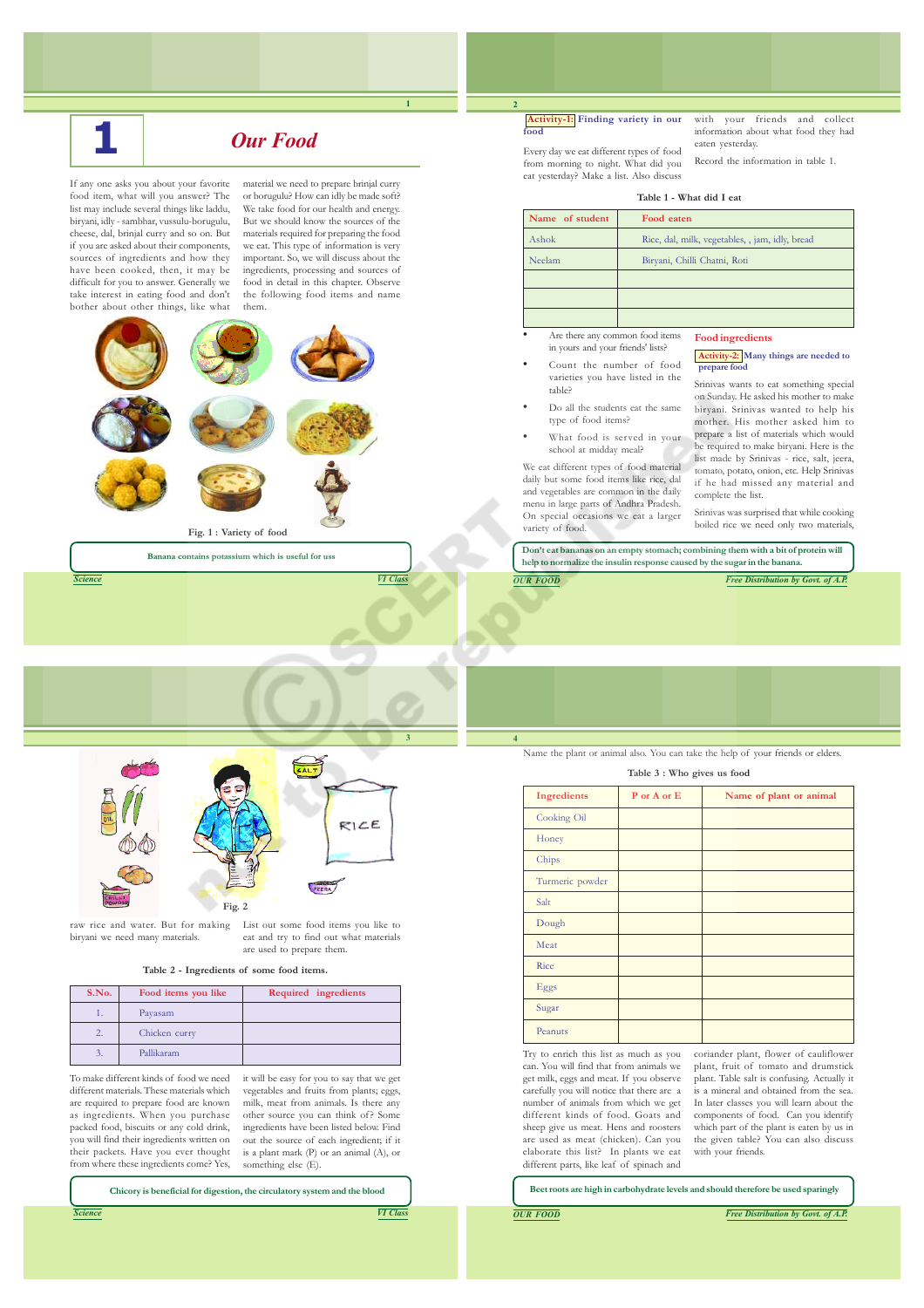

#### **Do you know?**

To make biryani or kheer, we use different types of ingredients such as ilaichi, lavang, dalchini, biryani leaves, pepper etc. They are called condiments (sugandha dravyalu / fragrant material). Cashew nuts, almonds, kismis (dried grapes) etc are also used. These are dry fruits. Condiments and dry fruits grow in particular places only. They are not available in large quantities. They are expensive.

Now look at table 4 and try to fill it as shown.

#### **Table 4 - Eat me/eat me not!**

| Name of plant        |  | Parts that we eat |  |
|----------------------|--|-------------------|--|
| Fenugreek (Menthulu) |  | Leaves, seeds     |  |
| Mustard (Avalu)      |  |                   |  |
| Sugarcane            |  |                   |  |
| Carrot               |  |                   |  |
| Onion                |  |                   |  |
| Cabbage              |  |                   |  |
| Asafoetida (Inguva)  |  |                   |  |

**Peanuts contain beneficial protein, but many people are allergic to them and find them hard to digest**

*Science VI Class*

#### **6** Which parts of the plants do we

**5**

- generally use? • Do we also use flowers as food?
- Which plants are these? Is there any plant whose whole
- body is eaten? We use various parts of plants for our

food. Leaves, roots, seeds and fruits of plants are widely used whereas stems and flowers are not so widely used. We need several ingredients to cook different types of food. Whatever may be the source of ingredients - plants animals or minerals, we use some in plenty but others are needed in only small quantities. Why is it so?

#### **How people develop food habits?**

People living in one region usually share common food habits. You might have seen paddy fields near your village. In our state geographical and climatic conditions are more suitable for growing rice so we produce more rice. Even though farmers grow various types of

food crops we generally use paddy. A variety of food items are prepared using rice. We eat more rice and rice products as compared to other cereals like wheat or maize. But in Rajasthan, maize, bajra and wheat is produced more than rice. So the main food in Rajasthan is chapatti or roti.

Many times we hear people saying that "I like this curry ". "I don't like that". This is not a good food habit ,you should make a habit of eating all varieties of vegetable food items. This makes you strong and energetic.

#### **Different methods of preparing food**

Preparing food is an extremely important art, essential for life. There are many ways of preparing food. Rice is boiled but idly is not made in the same manner. For making idly, rice and dal are fermented, followed by steaming. Potato chips are fried in oil. Some processes have been mentioned in Table 5. Fill in the food items.

#### **Table 5 - Processes involved in making food**

| Method of preparing food | Food items     |
|--------------------------|----------------|
| Boiling                  | potatoes, eggs |
| Steaming                 | Idlis          |
| Fermentation             |                |
| Roasting                 | Chicken        |
| Deep Frying              | Fish           |

**Onions are an excellent antioxidant, and they contain anti-allergy, antiviral and antihistamine properties**

*OUR FOOD Free Distribution by Govt. of A.P.*

coastal areas it's a common sight to see fish being smoked for preservation. • Try to find out more about this

Sugar syrup or honey is a good preservative. Fruits are often preserved in sugar syrup or honey. Jams and fruit juices are good examples of preservation with

**Activity-4: Let us store food** Discuss in groups and identify examples of different preservatives. Ask your parents other ways of preservation that

What are the other food material preserved by this process?

process.

**Do you know?**

sugar.

they follow.

| Method of preparing food | Food items |
|--------------------------|------------|
| Shallow frying           |            |
| Chopping and mixing      |            |
| Cutting and mixing       |            |

In table 5, you can also add any other methods of cooking which you know. Don't forget to add the food items prepared by this method.

#### **Tasty Food:-**

We usually say food is tasty. But how does food get its taste? The taste of food depends on its ingredients, method of preparation and our cultural habits. Do you know the method of preparation of any food item?



Fig. 4

Joseph knows how to make tomato curry. Listen to him.

*"I like tomato curry. I learnt how to make it from my father. To prepare it, we need two tomatoes, one onion, two green chillies, one red chilly, turmeric powder, salt, oil, mustard seeds, black gram and jeera.*

*First of all, clean all the vegetables in water, and chop them into pieces. place a pan on the flame. Pour three spoons of oil. When oil becomes hot, put one spoon-full of mustard, black gram and jeera. Then add green and red chilli pieces and put a pinch of turmeric powder. Half a minute later add pieces of onion and tomato. Then add some salt and close the lid. After five minutes the* tasty curry is ready.

#### **Activity-3: Let us cook**

What is your favorite food? Find out how it is prepared. Write the recipe in your note book.

**Sweet potatoes are an excellent source of carotenoid antioxidants**

*Science VI Class*

**7**

#### **Preservation of food**

**8**

The discussion about food will be incomplete unless we talk about food preservation. How do farmers protect rice from pests and store it after it is harvested? How is rice stored in your home? Why does curry get spoiled when kept out for a couple of days but pickle stays fresh for so long? It is only because of preservation. For preserving certain food-items, they are salted and dried. In certain areas dried fish is commonly used. Vegetables and meat are also dried and pickled.

- Try to find out how vegetables are pickled at home.
- Find out the ingredients that help to preserve vegetables.

Salt and turmeric powder are used for preservation while making pickles. In

### **Table 6 - How to preserve food**

| Types of preservatives             | <b>Examples</b> |
|------------------------------------|-----------------|
| Adding salt, chilli powder and oil | pickles,        |
| Adding only salt                   |                 |
| Drying                             |                 |
| Sugar syrup                        |                 |

For preserving food we use different types of preservatives. But some food

items which are available in the market have harmful preservatives. So we must

*OUR FOOD Free Distribution by Govt. of A.P.* **Tomatoes are an excellent source of vitamin C (the vitamin C is most concentrated in the jelly-like substance that surrounds the seeds)**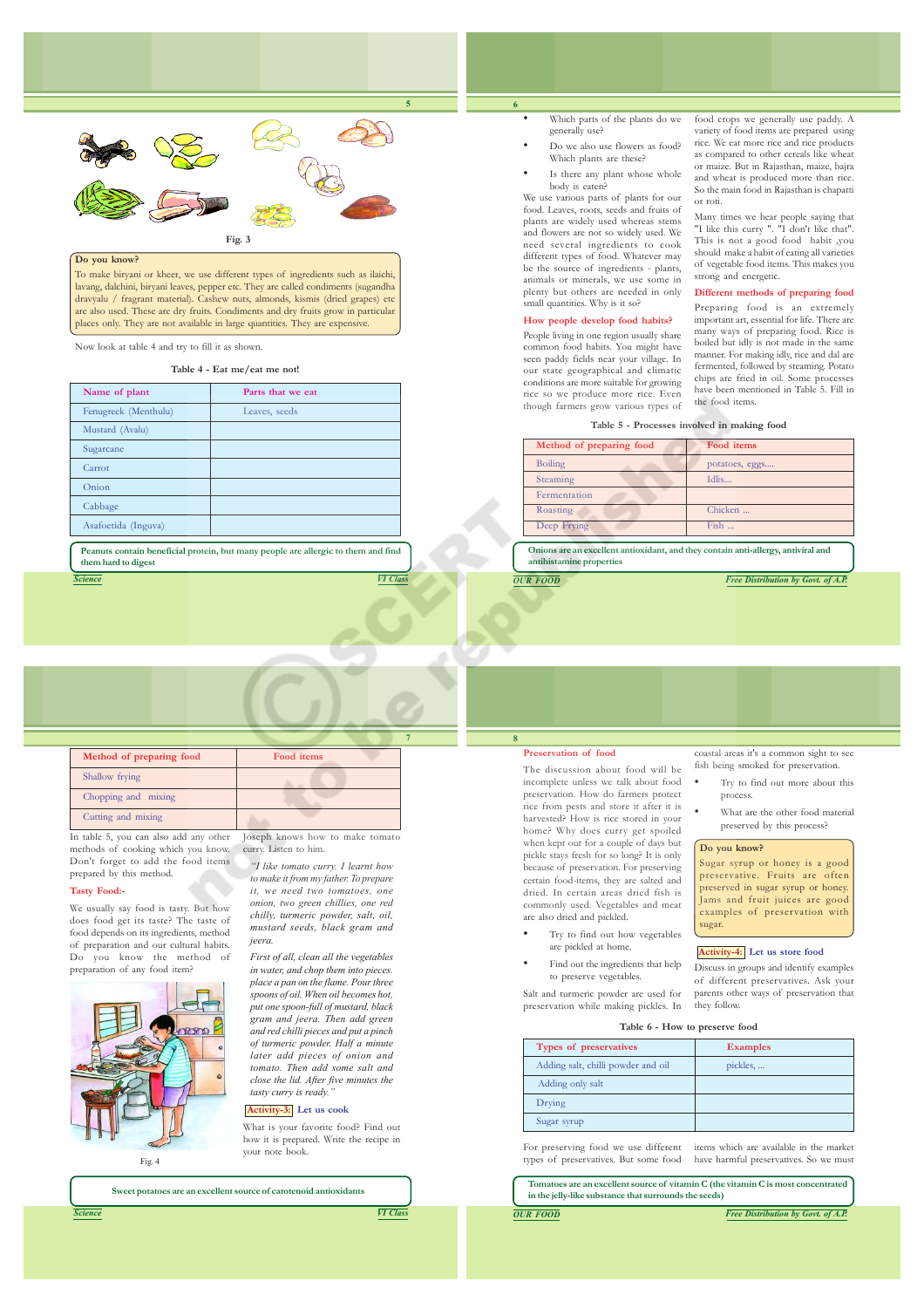be aware of the ingredients of packaged food. When you purchase any food item in the market, don't forget to read about its ingredients and manufacturing date. Eating out-dated food material may damage your health.

**Do you know?**

Preparation of food using vegetables and fruits is an art. Some people mak different types of designs and decorations with vegetables. This is called vegetable carving. Try to make your own carving (Fig. 5).



#### **Fig. 5 What we have learnt**

- We get food from plants and
- animals. For cooking food, we need
- different types of ingredients. We use different parts of plants
- like stems, roots, leaves, fruits and flowers as food.

**Tomatoes are very high in the carotenoid Lycopene; eating foods with carotenoids can lower your risk of cancer.**

The taste of food is based on its ingredients, method of preparation and cultural practices of the region.

**9**

- Boiling, steaming, fermentation are some methods of preparing food.
- We use preservatives to preserve food for some time.

#### Keywords

#### Ingredients, preservatives, fragrant o<br>aterials, dry fruits

#### **Improve your learning**

- 1. What are the common food items usually eaten by you?
- 2. Find out the ingredients of the given food items:
	- Pachipulusu, coconut chutney, jilebi, onion pakodi
	- Write down the process of making upma or any other snack of your choice.
- 4. Collect any wrapper of packaged food. Read the information details and answer the following questions.
	- and how long can we use it?

(a) When was it manufactured

*Science VI Class*

**11**

**10** (b) What ingredients does it

- contain, name them? 5 Shahina's mother always cooks
- plain rice! If the same rice is used to make khichdi, payasam or biryani how would you feel eating those?
- 6 List out the names of some plants that grow in your village. Which parts of it are used as food?
- 7. Some food material is given below. What are the diffrent possible ways of cooking them? Find out and write them.
	- Meat Groundnuts potatoes Spinach
- 8. With the help of your teacher form groups of 5 or 6 students of your class. Make a fruit chat or vegetable salad and eat it. How do you feel? Write few lines about your experience.
- 9. Ask your friend to think of the name of any food item. Now you have to guess its name. For this you can ask some questions. Your friend can only answer Yes or No. How many questions did you ask before you could guess the name?

10. List out the ingredients needed to make vada. Are they same for dosa? Identify the differences in your list.

- 11. Latha's mother has prepared the following statements for you. Find out the wrong ones among these, don't forget to give your reasons.
	- (a) We can get food from plants and animals only.
	- (b) Spices, oils, salt and meat are the ingredients of a chicken curry. (c) Plants are the source of honey.
- 12. Find out from your parents the various methods of preserving food and write a note on them.
- 13. Collect information about the main food habits of different states of India. Refer to the Atlas, library books and discuss with your teacher.
- 14. Suppose if fish / raw mango / lemons are given to you how would you preserve them?
	- Make a list of animals and insects from which we get food.

(a) Write the names of these animals on slips of paper. On the other side of the slip write the

**Cakes and cookies contain too much sugar and not enough vitamins and minerals**

*OUR FOOD Free Distribution by Govt. of A.P.*

**Activity-1: Finding objects that get stuck to the cap of the pin holder.** Take a pin holder from your school office. Drop some pins, jump-clips, iron nails into it. What do you observe? Do the same with a piece of paper, a pencil and an eraser. What do you observe? You would notice that some of these objects (pins, jump-clips, nails) get stuck to the top of the pin holder while the other objects (paper, pencil, eraser) fall



(b) Sort the slips into groups. Write the names of the animals in the correct portions of the circles shown below.

(c) Are there any portions where none of the animals fit? Explain why?





**There is more fiber in an orange than in most other fruits and veggies**

*Science VI Class*



or cap.

**12**

All of you would a all have seen a pin holder in your school office (see Fig. 1 (a)). You may have seen that in this pin holder,<br>some pins are pins are attached to the top **Fig. 1 (a)**

- Why do the pins get attached to the cap of the pin holder?
- Does it attract objects other than

You might have seen some metal stickers stuck to the door of an iron almirah or a refrigerator (see Fig 1 (b)).

What is there in those stickers which makes them stick to the iron doors?

- Do they stick to wooden doors or plastic doors too?
	- **Right now, the Neodymium is the strongest magnet currently known**

*PLAYING WITH MAGNETS Free Distribution by Govt. of A.P.*





into the pin holder. Why does it happen so?

making magnets? • How were these magnets

The cap of the pin holder contains a material known as **magnet** which attracts substances like iron pins, iron

discovered?

Let us try to find the answers to these questions.



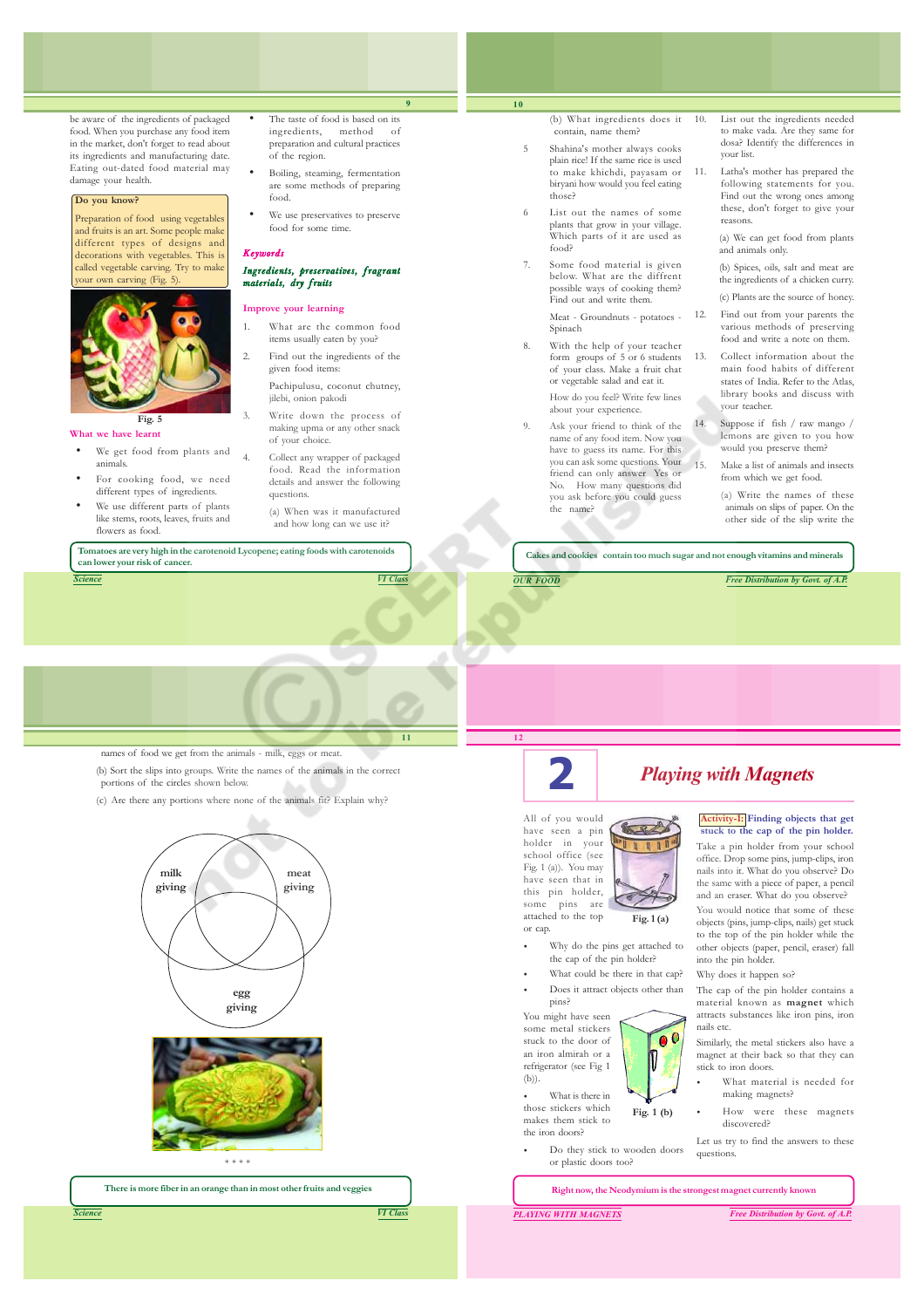#### **Story of Magnet**

*Around 2500 years ago, there lived an old shepherd named Magnus. He used to take his goats and sheep to the hills for grazing. He always carried a wooden stick which had an iron cap on its lower end. One day, while his goats were grazing, Magnus dipped his stick into a spring of water and poked at the pebbles and stones at the bottom with it. Suddenly he felt something pulling his stick. When he took it out of water, he saw a stone stuck to the iron cap. The stone which Magnus pulled out was called lode stone. It is a natural magnet and possesses the property of attracting iron.*



**13**

The magnets we discussed are not natural magnets. These magnets are man-made magnets.

#### **Magnets of different shapes**

The magnets we see and use in our daily life possess different shapes. Some of the usual shapes of magnets are shown in Fig. 2.



#### Think: Can we make a magnet in a required shape?

*Science VI Class* **Usually, magnets are made of steel or iron. However, special alloys of iron, nickel, copper, cobalt, and aluminum can be made into powerful magnets.**

(Keep these iron filings in a box to use in further activities.)

- Which part of magnet attracts more iron filings?
- From which part of the magnet do you feel more difficulty in removing iron filings ?

#### **Poles of a Bar Magnet**

Does the property of attracting iron filings remain same for all parts of a bar magnet?

#### **Activity-4:**

Spread some iron filings uniformly on a sheet of paper. Place a bar magnet below this sheet.

- What do you observe?
- Do you observe any change in the pattern of iron filings spread over the sheet?

You will observe that the uniformly spread iron filings concentrate at two points of the paper sheet. At some

distance you will find some scattered iron filings between these two points. (see Fig.  $3$ )

**15**

This change in the spread of iron filings on the sheet of paper is due to the magnet present below it. The iron filings move towards its ends because of this magnet. Thus the ends of the bar magnet attract more iron filings than the middle part of the magnet.

By this activity we can conclude that every bar magnet always has two ends whose attracting capacity is more than its other parts. These ends are called **poles** of the magnet .

#### **Activity-5: Finding directions with bar** magnet.

Suspend the bar magnet freely with the help of a thread tied around its center as shown in Fig. 4. Does the magnet remain stationary? Wait for some time. What do you find now?



**Electromagnets are made up of an arrangement of wire coils; often, the wire is wound around a ferromagnetic substance such as steel.**

*Science VI Class*

# **Activity-2: Finding materials**

**14**

 **attracted by magnets.** Take a bar magnet, nail, jump-clip, plastic scale, a piece of glass, key, paper, iron bolt, pen, blade, pencil, knife, stainless steel spoon, piece of chalk, wood and

touch the magnet to each item. Does the magnet attract every object? Observe and record your observations duly mentioning the name of the material of which the object is made in table 1. **Table 1**

**Activity-3: Can we separate iron**

Take a bar magnet and roll it in the soil in your school ground for some time. Pull out the magnet. What do you find? Does anything get attached to the

You may find some dark particles of soil sticking to the magnet Now gently remove these dark particles from the magnet and collect them in a sheet of paper. These are iron filings.

**filings from soil?**

magnet?

| Name of the object | Material of which the<br>object is made<br>(Iron/plastic/aluminum/<br>wood/glass/ any other) | Attracted<br>By Magnet<br>(Yes/No) |
|--------------------|----------------------------------------------------------------------------------------------|------------------------------------|
| Jump Clip          | Iron                                                                                         | Yes                                |
| Scale              | Plastic                                                                                      | N <sub>o</sub>                     |
|                    |                                                                                              |                                    |
|                    |                                                                                              |                                    |
|                    |                                                                                              |                                    |

Which materials are attracted by a magnet? property of magnets they can be used to separate some mixtures.

• Which materials are not attracted by a magnet?

The materials that are attracted by magnets are called **magnetic materials**. The materials that are not attracted by magnets are called **non-magnetic materials**.

- Give your own examples for magnetic materials. Give your own examples for non-
- magnetic materials.

Magnets have the property of attracting materials like Iron. Based on this

*PLAYING WITH MAGNETS Free Distribution by Govt. of A.P.* **Once the Greek scientist Archimedes of the "Eureka" used lodestone to win enemies in battles by using lodestone to get the nails from the ship. So the ship would sink.**

You will notice that the magnet finally takes a position in the North-South direction. Mark the end that points towards the North with some colour. Now disturb the magnet and again wait for some time.

**16**

- Where does the coloured portion come to rest?
- Repeat this experiment at another
- place. What do you observe? Magnets always come to rest in the

North-South direction. In each case the marked end points towards North. This end is known as North pole of the magnet. The other end, which points towards the South is known as South pole of the magnet. This property of magnets is called **directional property**. It is exhibited only by magnets. We use this property to make the *magetic compass*.

#### **Magnetic Compass**

A compass is usually a small box with a glass covering it. A magnetized needle is pivoted inside the box in such a way that it can rotate freely. The compass also has a dial with directions marked on it. The compass is kept at the place where we wish to know the direction. Its needle indicates the North-South direction when it comes to rest. The compass is then rotated until the north and south marked on the dial are exactly below the two ends of the needle. To identify the North pole of the magnetic

needle, it is usually painted in a different colour (see Fig. 5). Then we identify north and south at that place. After that we can also identify the East and West between them.



A compass is used to find directions. It is mostly used in ships and airplanes. Mountaineers and army people also carry a compass with them so that they do not lose their way in an unknown place.

Note: Don't place compass and magnets together

#### **Activity-6: Attraction and Repulsion Between Two Magnets**

Take two similar magnets, place them in four different ways as shown in Fig. 6 and record your observations.



**Some vets use magnets to retrieve wire and metal from animals stomachs**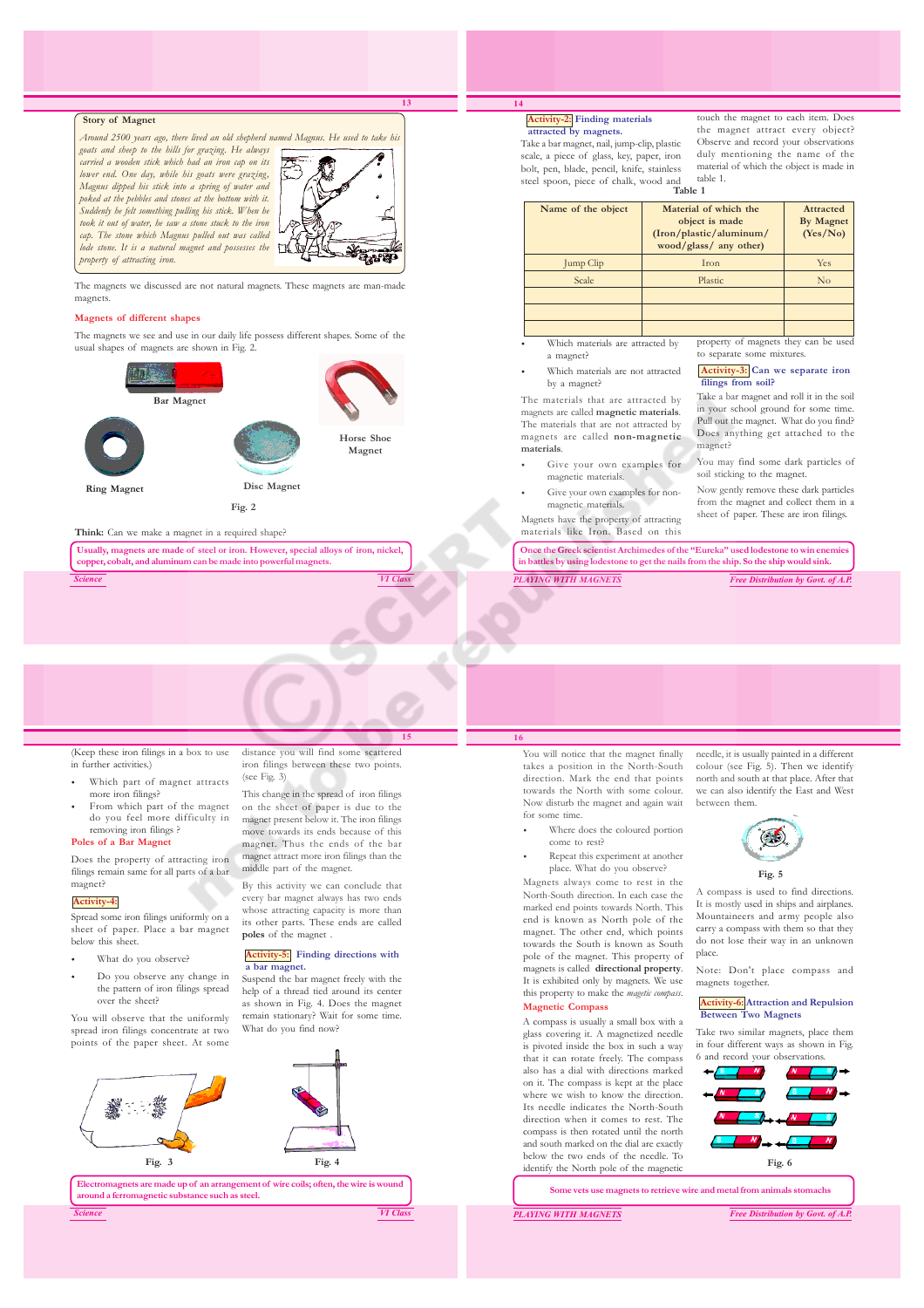- What do you observe?
- When do the magnets attract each other?
- When do the magnets repel each other?

You notice that **like poles repel each other and unlike poles attract each other.**

#### **Earth as a Magnet:**

We saw that a suspended bar magnet always comes to rest in the North-South direction.

• Why does it come to rest in that particular direction only?

# What force is acting on it?

**Activity-7:** Place a bar magnet on table in any direction. Suspend another bar magnet over it as shown in

Fig. 7. The suspended bar magnet should be fairly close to the one kept **Fig. 7**

on the table. Observe in which direction the suspended bar magnet comes to rest.

Change the direction of the bar magnet placed on the table.

 • Do you find any change in the direction of suspended bar magnet? Is there a change in the direction it comes to rest? What is that change?

**17**

The suspended bar magnet always comes to rest in the direction of the bar magnet placed on the table. But the north pole of the suspended bar magnet points towards the south pole of the bar magnet placed on the table and south pole of the suspended bar magnet points towards the north pole of the bar magnet placed on the table.

What happens if you remove the bar magnet placed on the table?

In this case the suspended magnet comes to rest in the North-South direction. We can say that there is some magnet below the suspended bar magnet which compels it to come to rest in that particular direction (as in above two cases). Where does this invisible magnet come from? The earth possesses magnetic property which acts upon the suspended bar magnet (see Fig. 8).



**Fig. 8**

**Magnets attracts only magnetic objects**

*Science VI Class*

**Fig. 9**

Now remove the bar magnet and bring some iron filings or alpins close to the nail. What do you notice?

The iron filings or alpins get attracted by the nail. Thus you have succeeded in making your own magnet by magnetizing the nail. What will happen if the nail is now suspended freely?

#### **Activity-10: Make your own magnetic compass**

Take a magnetized needle. Tape the needle to a light cork. Float the cork in a glass of water as shown in Fig. 10.

Add a little detergent to water to help the cork float freely. In

what direction does your magnetized needle point? It points in North-

South direction. Thus it acts as a magnetic compass.

 **Activity-11: Magnetic induction**

an alpin. Does it attract the alpin? Why?

of a bar magnet and see how it gets attached to the magnet. Now bring an alpin and touch it to the safety pin as shown in Fig. 11 (a). Does safety pin attract the alpin? Why?

In the above two cases, we notice that the safety pin acts as a magnet when it **Fig. 11 (a)** is in contact with another

magnet. Magnetic property is induced

Magnetic property possessed by a magnetic substance due to the presence of a magnet near it, is called magnetic induction.

• What happens if we place the bar magnet very close to the safety pin but not touching it?

## Let us find out.

Take a bar magnet in one hand and a safety pin in the other hand, hold them in such a way that they are close to each

**The earths magnetic field is like a bar magnet at the center**

**Fig. 10**



# Take a safety pin and bring it close to

**19**

Bring the safety pin close to one pole

N

in safety pin due to the bar magnet.

If the safety pin is not in contact with the bar magnet, can it attract the alpin?

# **Activity-8: Finding out whether**

**18**

 **the given object is a magnet or not.** You have been given three objects of same size, shape and colour and a bar magnet. You have to decide which one among them is a magnet, which is not a magnet but made up of a magnetic material or a non-magnetic material.

Bring three objects one after the other close to one pole of the bar magnet and observe whether they get attracted, repelled or not attracted. Record your observation in table 2. After that bring those objects close to the other pole of the bar magnet in the same way and record your observations. **Table 2**

| Observation                                                                | Object - 1<br>Attracted / Repelled /<br>Not Attracted | Object - 2<br>Attracted / Repelled /<br>Not Attracted | Object $-3$<br>Attracted / Repelled /<br>Not Attracted |
|----------------------------------------------------------------------------|-------------------------------------------------------|-------------------------------------------------------|--------------------------------------------------------|
| Changes observed when<br>brought close to one pole<br>of the bar magnet.   |                                                       |                                                       |                                                        |
| Changes observed when<br>brought close to other<br>pole of the bar magnet. |                                                       |                                                       |                                                        |

What do you conclude by comparing the recorded observations?

By the above observations we conclude the following:

If an object is attracted by one pole of the bar magnet and repelled by the its other pole, then you can say that it is a magnet. If an object is attracted by both the poles of a bar magnet and not repelled by any pole, then you can say that it is not a magnet but a magnetic substance. If an object is neither attracted by magnet nor repelled by it, then you can say that it is neither a magnet nor a magnetic substance

# **Activity-9: Make your own magnet**

Take an iron nail and place it on a table. Make sure that the nail neither attracts nor repels iron pins or iron filings. Take a bar magnet and place one of its poles near one edge of the nail. Without lifting the bar magnet, move it along the length of the iron nail till you reach the other end. Then lift the bar magnet, bring it to the first end of the nail and move along the length again as shown in Fig. 9. Repeat this process 20-30 times. Always move the magnet in one direction, don't drag the magnet back and forth.

**The compass was used hundreds of years ago by chinese sailors**

*PLAYING WITH MAGNETS Free Distribution by Govt. of A.P.*

other but not in contact as shown in Fig. 11 (b).

#### **Keywords**

**20**

**Magnet, magnetic material, nonmagnetic material, North Pole, South Pole, Magnetic compass, like poles, unlike poles, attraction, repulsion, magnetic induction**

#### **What we have learnt**

- Lode stone is a natural magnet. • Magnets are of different shapes
- i.e. bar magnets, horse shoe magnets, ring type magnets, etc. The materials that are attracted
- by magnets are called magnetic materials. The materials that are not attracted by magnets are called non-magnetic materials.
- A bar magnet always has two ends whose attracting capacity is more than other parts of it. The

poles of the magnet lie at these ends.

- Each magnet has two magnetic poles : North and South.
- A freely suspended magnet always aligns in the North-South direction.
- Unlike poles of two magnets attract each other; whereas like poles repel each other.
- Magnetic property possessed by a magnetic substance due to the presence of a magnet near to it, is called magnetic induction.

#### **Improve your learning**

1. Predict which of the following material are magnetic and nonmagnetic material. Test with a bar magnet and check your predictions. What do you say after testing all materials?

> Plastic, Iron, Stainless steel, Wood, Aluminium, Gold, Silver, Copper, Paper, Cloth.

- List out the magnetic and non magnetic materials in your class room.
- For which purposes do people use magnets in their daily life? Ask your family members and other

#### **Earth magnets can be 20 times more powerful than a fridge magnet**

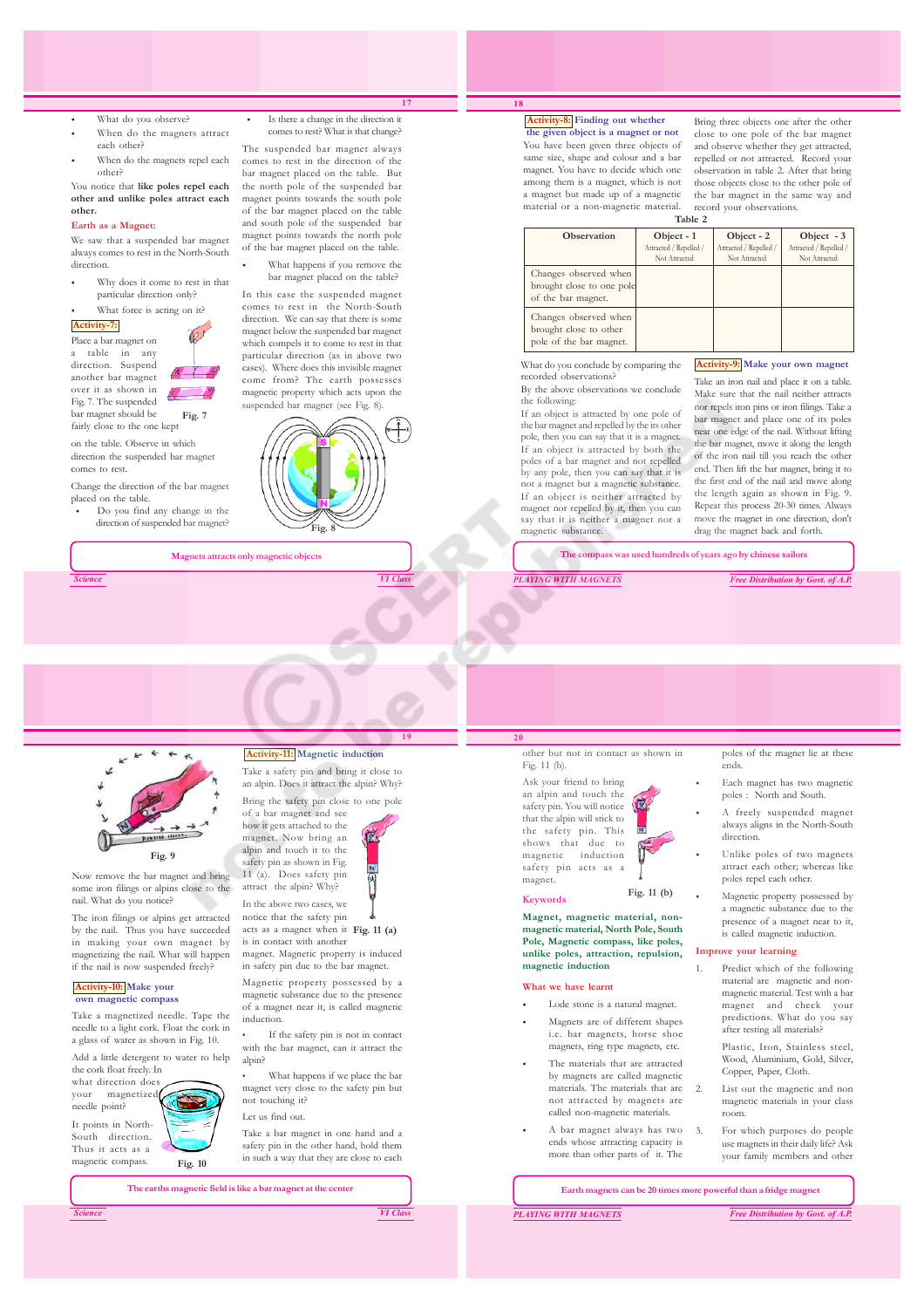elders and collect the information and prepare a list of uses of magnets.

- 4. Draw a bar magnet and locate the poles.
- 5. Observe and locate North and South poles for the second bar magnet shown in the figure given below.



- Think and say, in which direction your house is facing? Use the compass and findout the exact direction of your house and compare it with your prediction. Similarly predict and findout in which direction you keep your head while sleeping at night, the directions you face while you are reading, eating etc.
- Prepare a toy using magnets and<br>write the procedure of procedure of preparation briefly.
- 8. Think and say where the poles will be located in a ring magnet? Try to find out its poles using a bar magnet and check your prediction.
- 9. Magnetize a needle using a bar magnet. Make a compass with that needle by following the

process explained in activity 10. 10. Sometimes people use magnets to keep the doors open and some times to close the doors firmly. Think and say how is it possible and how we should arrange the magnets in each case.

**21**

- Does the Earth behave as a magnet? How do you prove it? 12. If you have two similar bars, one a magnet and another a piece of iron. can you findout which one of these is a magnet? Explain the process.
- 13. Teacher said that Earth is a magnet. But Sreevidya has some doubts and she asked her teacher some questions. What may be the questions? 14. Surya was wonderstruck to know
- that Earth is a big magnet and appreciated efforts of scientistis to discover this. Do you notice any such things in magnets to appreciate? Explain. 15. Kiran wants to prepare a toy using
	- some magnets to make people understand the slogan "Reject bad food and accept only good food". Can you help him to prepare the toy? If yes, how?

\* \* \* \*

*Science VI Class* **It is believed that the earths magnet power comes from a current in the liquid center of the Earth causing it to become a gigantic electromagnet!**



**22**

Ramya and Sowmya were getting ready **Fig. 1** to go to school. Their mother advised them to keep an umbrella with them. Ramya asked her mother why the umbrella was needed as it was not raining. After looking at the sky, mother told them that it was likley to rain as it was cloudy and windy weather. They started to school wondering about how their mother was able to predict when it could rain.

- Why do we get rains?
- Where do the rains come from? • How did mother know that it was
- likely to rain?
- Do all the clouds formed in the sky cause rain?

**3** *Rain : Where Does It Come From?*

Rain is a common phenomenon like air and sunlight in our daily life. We generally get more rains in rainy season. Our general observation is that if the sky is cloudy then there is a possibility of rain. But clouds do not lead to rains every time. Some times we witness sudden rains.

Why do clouds cause rain?

What is the relation between rains and clouds?

• Why don't all clouds cause rain? To understand about clouds and rains

we need to first know something about water.

#### **Forms of Water**

All of us know that water is available in nature in three forms.

**Solid Form** We call soild form of water ice.



Snow occurs naturally.

**Rain drops are not shaped like this , they are shaped like this as they fall. Raindrops vary in size from 0.02 inch to about .031 inch diameter.**

*PAIN: Where Does It Come From?* 



Can we convert water into ice? Explain what we should do? **Liquid Form**

What happens if ice is kept in the open air?

If we heat ice, it will change into water. Water in liquid form is present in oceans, seas, lakes, rivers and even underground.



**Fig. 3 : Water - Liquid form**

#### **Gaseous Form**

What happens when water is heated? The gaseous form of water is water vapour which is present in the air around us.

converts into<br>water and if water and water is heated it turns into water vapour. Similarly<br>when water water vapour is cooled we can get back **Fig. 4 : Vapour -**



water. If water is cooled further we will

So, we understand that these three forms of water are interchangeable. **Evaporation and formation of clouds**

**23**



**Fig. 5**

What happens to the water in wet clothes when they are kept in sunlight? When we want to dry clothes quickly we wave them about or keep them under a fan.

• Does the water in wet cloths dry up only due to sunlight or due to other reasons?

You must have seen that water on wet roads, roof tops and some other places dries up after some time though there

Where does this water go after drying up?

If you heat water kept in a bowl by using a stove, you may notice water vapour coming from the bowl. Thus, when water is heated, it gets converted to vapour and mixes with the air. This is

**The umbrella was originally intended for shade from the hot Egyptian sun.**

what happens to the water in wet clothes also.

**24**

**The process of water changing into water vapour is called "evaporation"** If water is gently heated it will become warm. Some vapour is produced. If it is heated more, it starts boiling. If we heat

it further , it evaporates and converts completely into water vapour. We know that the amount of heat

absorbed by water affects its evaporation. If water is heated more, it will evaporate faster. • You might have observed

evaporation in many situations in dayto-day life. Discuss them with your friends and prepare a list. Evaporation is a natural process which

takes place on the Earth. Water evaporates continuously from the surfaces of water bodies like seas, oceans, rivers, ponds etc. and changes into water vapour due to the heat supplied by sunlight.

where does this water vapour go after evaporation? The water vapour formed due to

evaporation becomes a part of air and cannot usually be seen. The water vapour which enters into air through the process of evaporation forms clouds in the sky.

• What is a cloud? • How are clouds formed?

**Condensation**

It is our common experience that on cold winter mornings when we speak,

we observe smoke-like vapour coming out of our mouths(Fig 6).

Why does smoke-like vapour come out of our mouth in winter? • Do we experience this in summer

as well? In winter, the air in our atmosphere is very cool as compared to the air coming out from our mouth. Water vapour present in the air coming out from our mouth gets cooled suddenly to form very tiny droplets. These tiny droplets concentrated in a limited area, appear like smoke or a small cloud near our mouth.



You might have observed that during mornings in winter, some fog is formed and small dew drops appear on grass, leaves of plants etc.



**Fig. 7 : Dew on grass**

**Some monkeys are omnivores which eat other animals.**



is no sunlight.



**Gaseous form**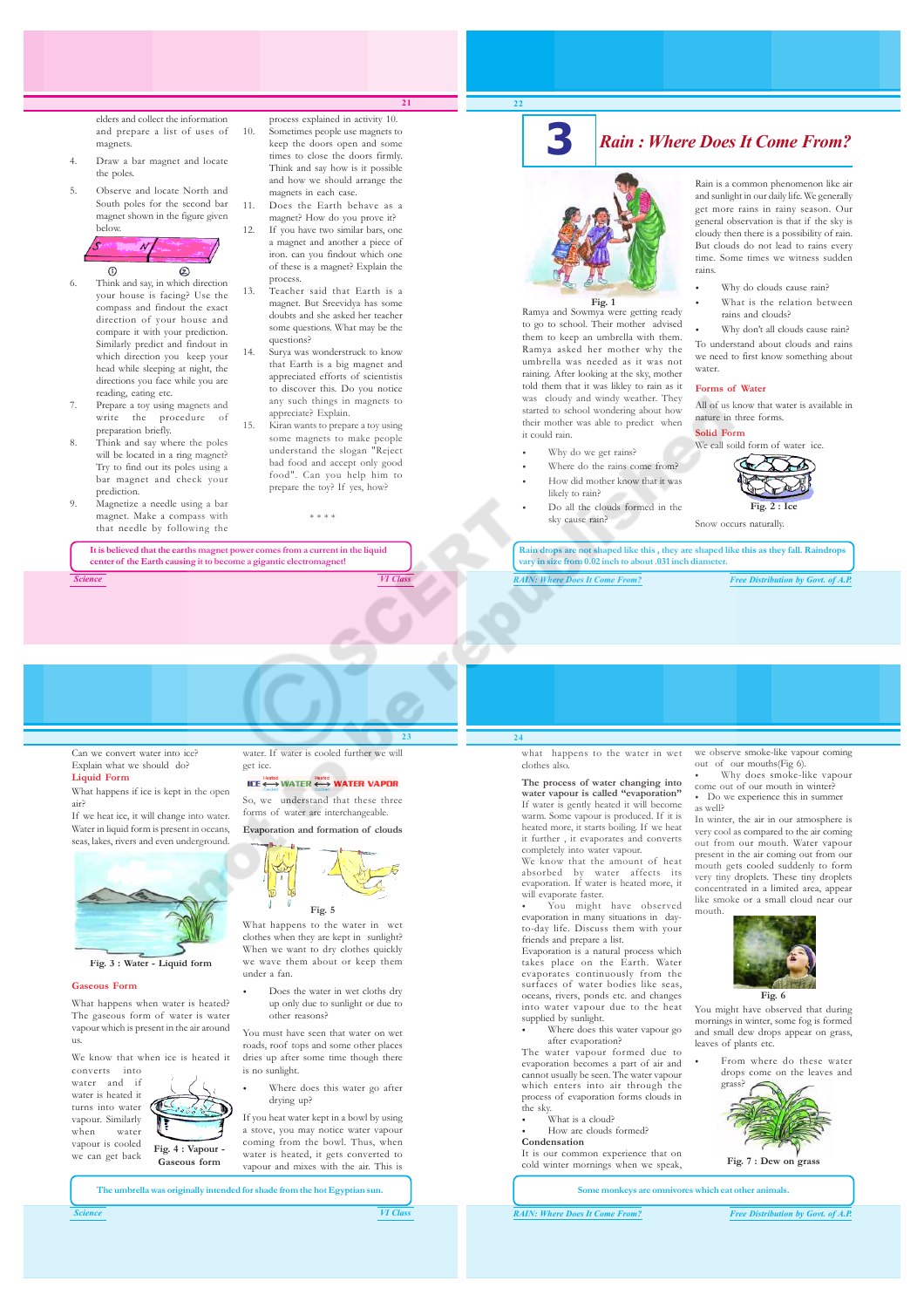#### **Activity-1: Condensation**

Take some water in a glass. Add some pieces of ice to it. Observe for few minutes.



• What changes do you observe on the outer surface of the glassi

You would observe formation of small drops of water on the outer surface of the glass

Why are these drops formed? • Do they get formed if there is no ice in the glass?

Ice-cold water in the glass cools its surface. Air around the glass contains water vapour which is warmer than the surface of the glass. Due to the cold glass, air close to its surface will also become cooler. This changes the water vapour in the air around the surface of the glass into water and forms small drops on the outer surface of glass.

Have you ever observed in your daily life where water vapour changes into water? List them out.

**The process of conversion of water vapour into water is called "condensation".**

**25**

#### **Clouds and rain**

On a warm day, the sun heats up the ground as well as the water in seas, oceans, rivers, ponds etc. This water converts into water vapour by the process of evaporation.



This water vapour rises up into the atmosphere. As we move away from the surface of the earth, the air becomes cooler. Hence, when water vapour reaches higher levels it condenses due to contact with cool air and forms small drops or water droplets. These tiny droplets remain floating in air at higher levels of the atmosphere and appear as clouds.

### **Activity-2: Clouds in kitchen**

Take a vessel filled with water. Keep it on a stove and heat it slowly. Observe for some time. Now cover the vessel with a plate. Remove the plate after a

In some rainforests there are flying animals such as squirrels and sp

*Science VI Class*

of dark clouds gathering. When the size of the water drops increases further it becomes difficult for the cloud to hold them and water drops begin to fall. This

is called **"rain"**.(Fig 11) In our daily life, we observe that before raining, clouds descend towards the earth's surface and we experience a cool breeze before rainfall.

In very cold conditions, the drops of water turn into crystals of ice and fall as snow. Sometimes big drops of water solidify into ice and fall as pieces of ice known as hailstones.

#### **Do you know:**

Generally, we get rains in some particular months during the year. In our state, rains occur normally from June to September . During that season you might have observed in the sky that clouds are moving along with the winds blowing from western direction (South West side). These winds are called "South West monsoon". Similarly, we observe in the months of November and December rains occur due to movements of clouds in the direction of winds blowing from Eastern side (North East side). These winds are called "North East Monsoon". Now a days we are not getting timely rains and seasons are also changing slightly. Think, why is it happening so?

**Water cycle** When it rains ponds, lakes etc are filled with water. Water from rainfall runs down as small streams. These small streams join together and make bigger streams. These bigger streams join the rivers. The rivers flow down to seas and oceans. Some of this rain water seeps into the ground and becomes ground water.

quantity of water evaporates from seas, lakes, rivers etc. and converts into water vapour. This goes up into the air to form clouds. These clouds again cool and produce rain.



The circulation of water into water vapour by evaporation, water vapour to clouds and clouds to rain by condensation is known as "water cycle" This cycle of evaporation and

condensation takes place continuously in nature**.(Fig 12)**

**If the rain drops are very small, they are collectively termed drizzle.**

*Science VI Class*

#### **26** couple of minutes

 $(Fi\sigma 10)$ . Do you see any changes on the inner surface of the plate? Pour some cool water

observe



on the plate and happens?

What similarities do you find between evaporation of water from surface of water bodies and evaporation of water from a bowl heated in the kitchen?

From both cases discussed above, we know that water vapour helps to form clouds.

The clouds formed on the surface of the different water bodies do not stay there. They start to move from one place to another in the direction of winds.

As more clouds come together they become laden with water vapour. Winds bring the clouds from the sea to the land. The colder air in the upper layers of the atmosphere cools the clouds.

- Have you observed the colour of a cloud before rain?
- How are clouds converted into rain?

We all know that without clouds, it will not be possible to get rains and that all clouds do not cause rains. Some changes take place in the clouds before they cause rain.

**clouds from nuclear reactor and other fossil fuels.**

rain.

*RAIN: Where Does It Come From?* 

factories are now causing global warming. So, the atmospheric conditions are not favourable for clouds to get cooled. Consequently, there is a decrease in rainfall. This disturbs the water cycle and causes either floods or droughts.

Deforestation and pollution from

#### Keywords

**28**

Evaporation, condensation, water cycle, cloud, water vap stream, droplets, dew, rain, hails, breeze, wind

\* \* \* \*

**What we have learnt**

- Water on the Earth can exist in 3 forms: ice (solid form), water (liquid form) and water vapour (gaseous form).
- The process of changing of water into water vapour is called evaporation.
- If water receives more heat, it evaporates faster.
- Clouds are formed from tiny droplets of water vapour.
- Evaporation of water from the surface of seas, lakes, ponds etc. is part of cloud formation.

- The conversion of water into as water cycle.
- from clouds to rivers or oceans?
- Explain the relationship between the heat of sun and evaporation.
- Why do we experience cloud like smoke near our mouth while we
- 6. Correct the given sentence if necessary.

"If the size of water drops decreases in the clouds, they can no longer hold the water drops."

**Raindrops fall between 7 and 18 miles per hour (3 and 8 meters per second)**

What changes do you notice in the sky and in the atmosphere before it rains?

• What changes take place in clouds before raining?



**Fig. 11**

The clouds moving in air are generally at higher levels. Sometimes the cool breeze coming along with air makes the clouds cooler. This leads to water droplets present in the clouds to condense and form large water drops. Further cooling of clouds increases the size of their water drops and clouds become heavy and descend towards the earth. The colour of such clouds changes from white to gray giving us the feeling

**Acid rain is the combination of sulphur dioxide and nitrogen dioxide from polluting**



of the Earth, air becomes cooler. • The process of conversion of water vapour into water is called condensation.

All clouds do not always cause

As we move up from the surface

- The cycle of evaporation and condensation of water, present on the Earth's surface, causes rain.
- water vapour, water vapour to clouds and clouds to rain is known

# **Improve your learning**

- 1. How are clouds formed? Explain? 2. How does the rain water reach
	- When do clouds become cool?
	-
	- speak during the winter season?
	-



**27**







**Fig. 12**